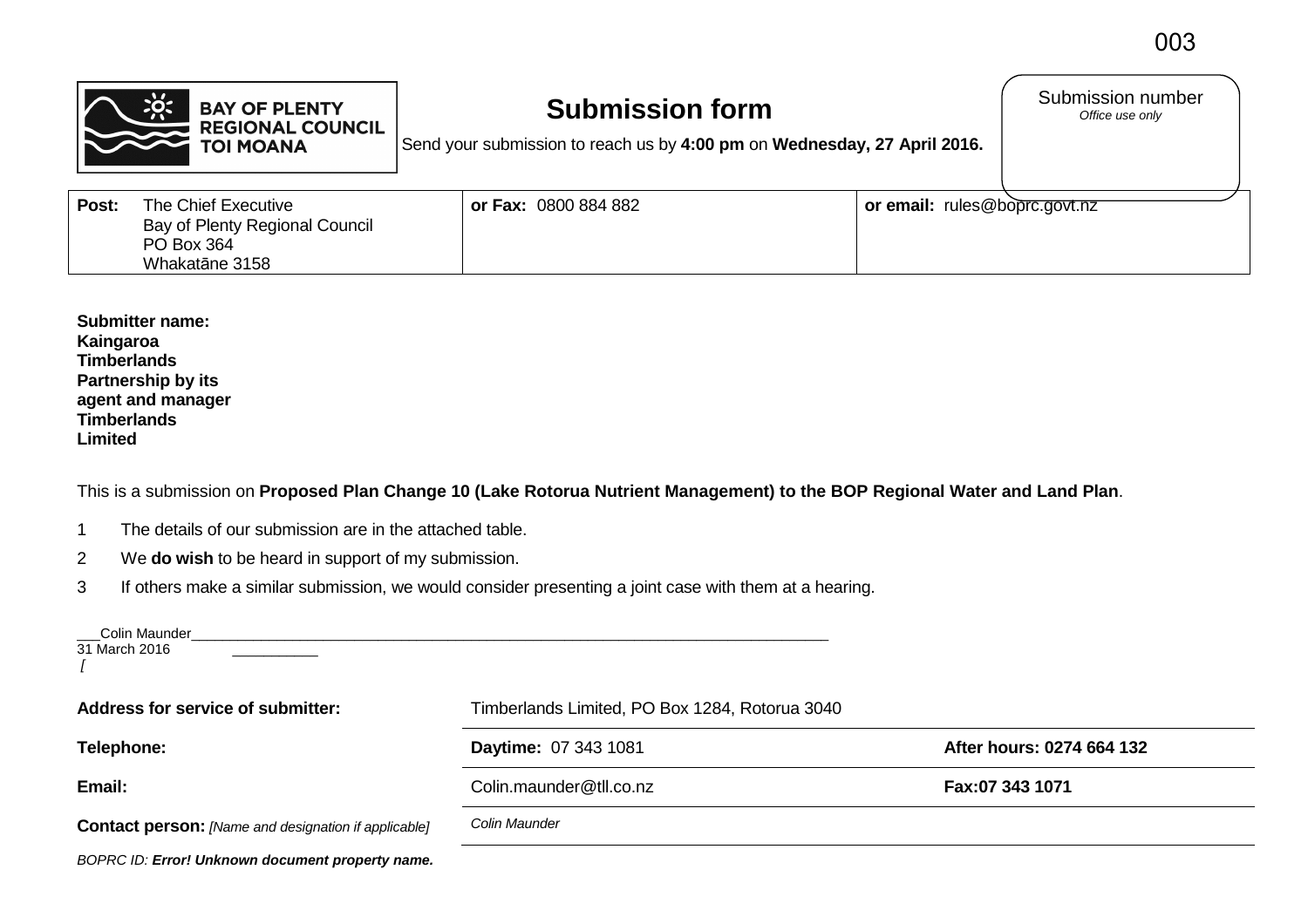## **SUBMISSION POINTS:**

## **Introduction**

- 1. Kaingaroa Timberlands Partnership (KT) owns the lease for the Te Ngae nursery located at Te Ngae on land owned by Te Ngae Farm Trust. Within the Rotorua Lake catchment area KT also owns crown forest licences and forestry rights. These submissions relate mainly to the nursery asset. The nursery lease is for 80 hectares and a tree nursery has been on the majority of the site for at least 20 years. The nursery produces tree seedlings for the replanting of Kaingaroa Forest, Tarawera Forest and other forests in the region. In the last season seedlings for planting 6,000 hectares were produced. The nursery is the major supplier of plantation tree stock for this district
- *2.* Part of the site is irrigated and KT is in the process of developing containerisation facilities on the site. The nursery also contains a laboratory for nursery research and tissue culture development. The site infrastructure exceeds \$4million.
- 3. Under the proposed rules, the nursery operation does not fit into the identified sectors and by default falls within the drystock sector. Furthermore the Overseer method to be used for allocating and monitoring nitrogen leaching has not been developed for a plant nursery for plants that are not used for human or stock consumption.
- 4. The **particulars** of our submission are as below:

| Page no. | Reference                                                                    | Support/oppose | <b>Decision sought</b>                                                                                                                                                                                                                          | Give reasons                                                                                                                                                                                                                                                                                                                 |
|----------|------------------------------------------------------------------------------|----------------|-------------------------------------------------------------------------------------------------------------------------------------------------------------------------------------------------------------------------------------------------|------------------------------------------------------------------------------------------------------------------------------------------------------------------------------------------------------------------------------------------------------------------------------------------------------------------------------|
|          | (e.g. Policy, rule,<br>method or objective<br>number)                        |                | Say what changes to the plan you would like                                                                                                                                                                                                     |                                                                                                                                                                                                                                                                                                                              |
| 2        | <b>Table LR 2: Pastoral</b><br>farming sector<br>proportional<br>reductions. | Oppose         | Include a statement that some existing land uses do not fit<br>into the identified sectors and or Overseer has not been<br>developed to provide certain nitrogen leaching rates from<br>such land uses, or such other words to the same effect. | There needs to be recognition at the commencement of the<br>proposal that there are land uses that operate in the<br>catchment that do not fall within the majority classification of<br>the sectors. This recognition will then set the platform for<br>the later provisions that have been proposed for such land<br>uses. |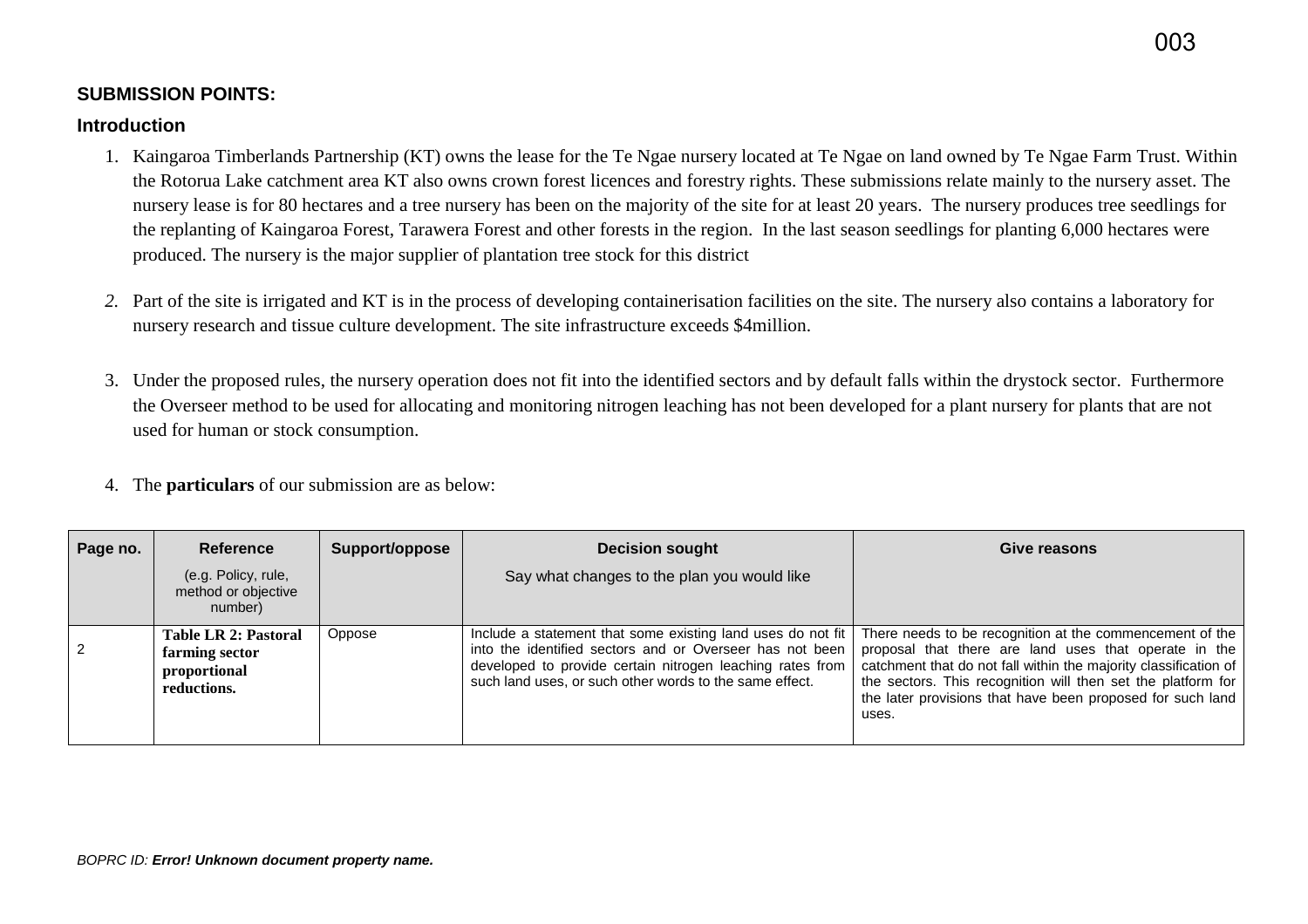| $\overline{7}$ | <b>LR P14</b><br>With regard to the<br>proviso<br>"Any alternative to<br><b>OVERSEER</b> ®<br>for<br>nitrogen<br>budgeting<br>must<br>purposes<br>be<br>authorised<br>by<br>the<br>Regional Council"                    | Support in part | Add "by way of the resource consent process"                                                                                                                                                                                             | LR R10 reserves control to the council to approve any<br>alternative model and LR.P14 should be clear as to how<br>authorisation is to be achieved.<br>The resource consent process allows for legal remedies for<br>KT if there is any dispute concerning alternative models.                                                                                                                                                                                                                                                                                                                                                                                                                                                                                                                                                                                                                                                                                                                                                                                                                                                                                                                                                                                                           |
|----------------|-------------------------------------------------------------------------------------------------------------------------------------------------------------------------------------------------------------------------|-----------------|------------------------------------------------------------------------------------------------------------------------------------------------------------------------------------------------------------------------------------------|------------------------------------------------------------------------------------------------------------------------------------------------------------------------------------------------------------------------------------------------------------------------------------------------------------------------------------------------------------------------------------------------------------------------------------------------------------------------------------------------------------------------------------------------------------------------------------------------------------------------------------------------------------------------------------------------------------------------------------------------------------------------------------------------------------------------------------------------------------------------------------------------------------------------------------------------------------------------------------------------------------------------------------------------------------------------------------------------------------------------------------------------------------------------------------------------------------------------------------------------------------------------------------------|
| 18             | <b>LR R11</b>                                                                                                                                                                                                           | Support         |                                                                                                                                                                                                                                          | The focus of the rules has been on the usual farming<br>activities. Unique land uses must be provided for especially<br>as the growing of seedlings to supply afforestation and<br>replanting of forests in the catchment and the region is vital<br>in helping to achieve the policies for nitrogen reduction.                                                                                                                                                                                                                                                                                                                                                                                                                                                                                                                                                                                                                                                                                                                                                                                                                                                                                                                                                                          |
| 12             | LR <sub>R2</sub><br>(a) The land use<br>remains in plantation<br>forestry with no more<br>than a two year<br>interval between<br>harvesting and<br>replanting or upon<br>harvesting the land is<br>permanently retired; | Oppose          | Delete the reference to two year interval between harvesting<br>and or replanting,<br>There is also a relationship with the definition of<br>permanently retired requiring retired areas to be legally<br>secured. See submission below. | While it is usual for forests to be replanted in 2 years there<br>may be times when this does not occur especially if there is<br>a different owner of the land and the trees. So at time of<br>handback of land from a tree owner to the landowner it may<br>take time for the landowner, often iwi, to undertake any<br>replanting.<br>Landowners who do not meet this timing requirement could<br>be forced to apply for a non-complying consent. This is too<br>onerous.<br>Also within forestry there are areas of bush and scrub that<br>do not fall within Overseer scope of a bush/scrub block. At<br>the time of replant some areas of forests are not replanted<br>for reasons such as regulatory requirements for setbacks<br>from water, setbacks from powerlines, setbacks from public<br>roads where issue of safety, setbacks from boundaries and<br>non-replanting because of health and safety reasons.<br>Furthermore these non-planted areas are not legally<br>secured as required by the definition of permanently retired.<br>Especially within this catchment some areas for mountain<br>bike tracks and associated areas are not replanted.<br>It would be too onerous for a landowner to have to apply for<br>a noncomplying activity for non- replanted areas. |